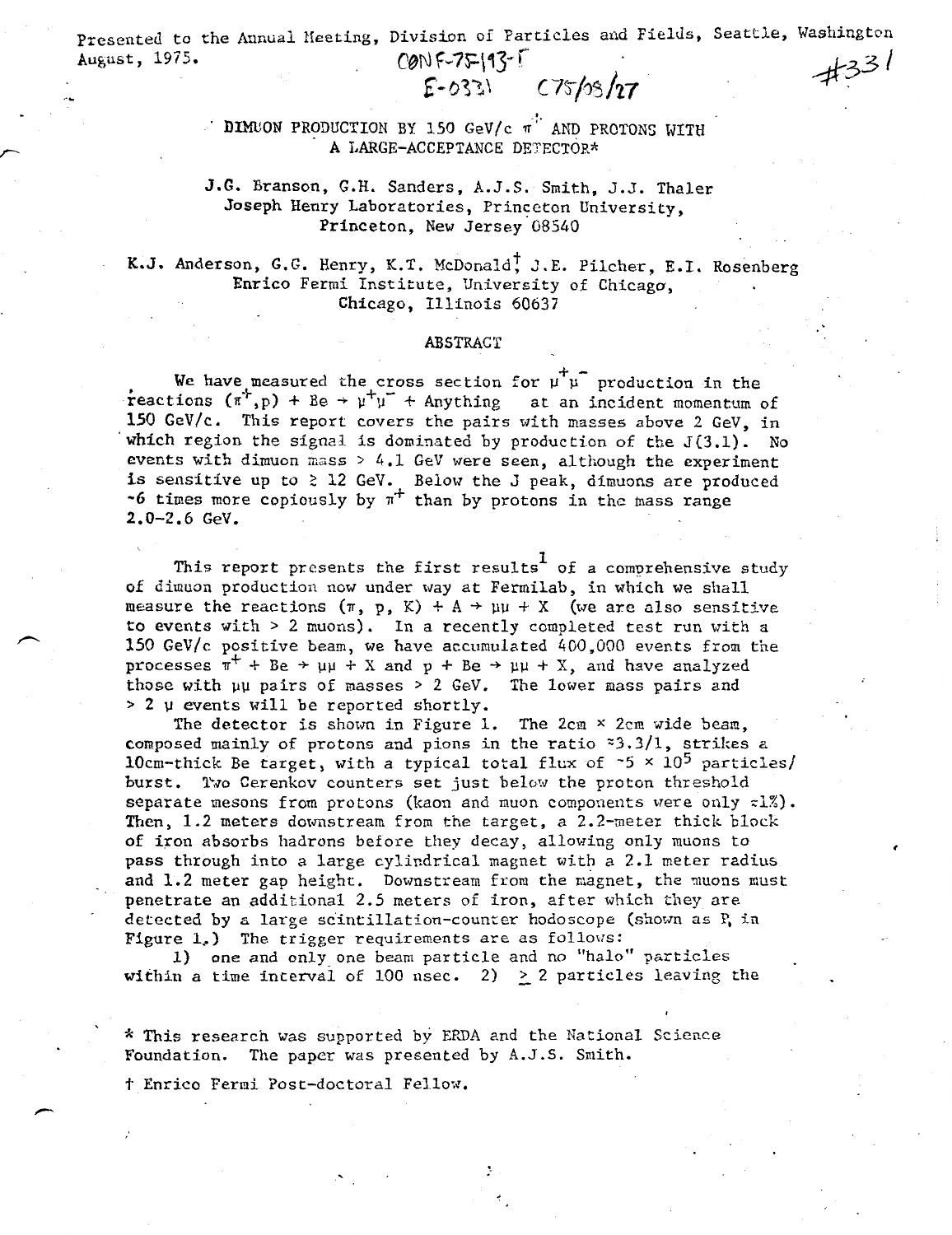target . 3)  $\geq 1$  particle in the G hodoscope 4)  $\geq 2$  muons in the P hodoscope. To reject single  $\mu$ 's accompanied by low-energy electromagnetic showers, the P hodoscope was mounded flush against the downstream side of a 20cm-thick Pb wall. Additional rejection was accomplished by requiring the muon pulses to be in non-adjacent counters. 5) No count in T<sub>5</sub>, a 3" square counter to veto beam muons.

Approximately 70% of the triggers were clearly identifiable muon pairs. The rest, mainly single  $\mu$ 's with wide-angle showers, posed no problem for the analysis. The trigger rate was  $-8/10^6$  beam particles.

 $\cdot$ . The particle trajectories were measured upstream of the magnet by 8 planes of MWPC,  $1 \times 1$  m<sup>2</sup> in size and 1.5 mm wire-spacing, and downstream of the magnet by 20 planes of wire spark chambers ranging in size from  $2 \times 4$  m<sup>2</sup> to  $2 \times 6$  m<sup>2</sup>. This large number of detectors gives more than adequate redundancy to eliminate spurious sparks and avoid biases from chamber inefficiencies. The resolution<sup>2</sup> of the system at  $M_{\mu\mu}$  - 3 GeV is < $\Delta M>_{rms}$  = 130 MeV. The spectrometer has substantial efficiency, calculated by Monte Carlo techniques, over a wide range of "phase space":  $0.05 \le x_F = p^{CM}/p_{max}^{CM} \le 1$ 

$$
0.5 < M_{\text{uu}} \leq 12 \text{ GeV}; \text{ and } 0 < p_{\perp} \leq 4 \text{ GeV/c}.
$$

·.

The uncorrected mass spectra for all  $\mu^+\mu^-$  pairs with M > 2 GeV are shown in Figure 2. No events were seen above 4.1 GeV, although we have an efficiency of > 10% for masses well above 10 GeV. (It should be remembered in considering these raw spectra that the proton beam was 3.3 times as intense as the pion beam). The reconstructed vertex of each event was clearly resolved to come from the target, and not from the Fe absorber. Only one like-charge  $(\mu^+ \mu^+$  or  $\mu^- \mu^-)$ event was observed during the entire exposure. For the events in the prominent  $J(3.1)$  peak, which we define as  $2.6 < M < 3.5$  GeV, the data are plotted in Figure 3 as a function of  $x_F$ , after having been corrected for the spectrometer efficiency. One sees that the  $\pi^+$ and p-induced cross sections are equal to within our precision at the lowest values of  $x_F$ , but that the  $\pi^+$  cross section falls much more slowly as  $x_F$  increases<sup>3</sup>. The data are also shown in Figure 4 as a function of  $p_L$ .

Quantitatively, our results are as follows:

I. Comparison of  $\pi^+$  and p-Induced Dimuons  $\cdot$  A. J Production (2.6 < M < 3.5 GeV)

$$
\frac{\sigma(p + Be \rightarrow J + X)}{\sigma(\pi^+ + Be \rightarrow J + X)} = 0.61 \pm .27 \quad (x_F > .05)
$$

$$
= 0.17 \pm .09 \quad (x_F > .45)
$$

Production of Continuum Dimuons  $(2.0 < M < 2.6$  GeV)

$$
\frac{\sigma(p + Be \rightarrow \mu^+ \mu^- + X)}{\sigma(\pi^+ + Be \rightarrow \mu^+ \mu^- + X)} = .17 \pm .12 \quad (x_F > .05)
$$

...

.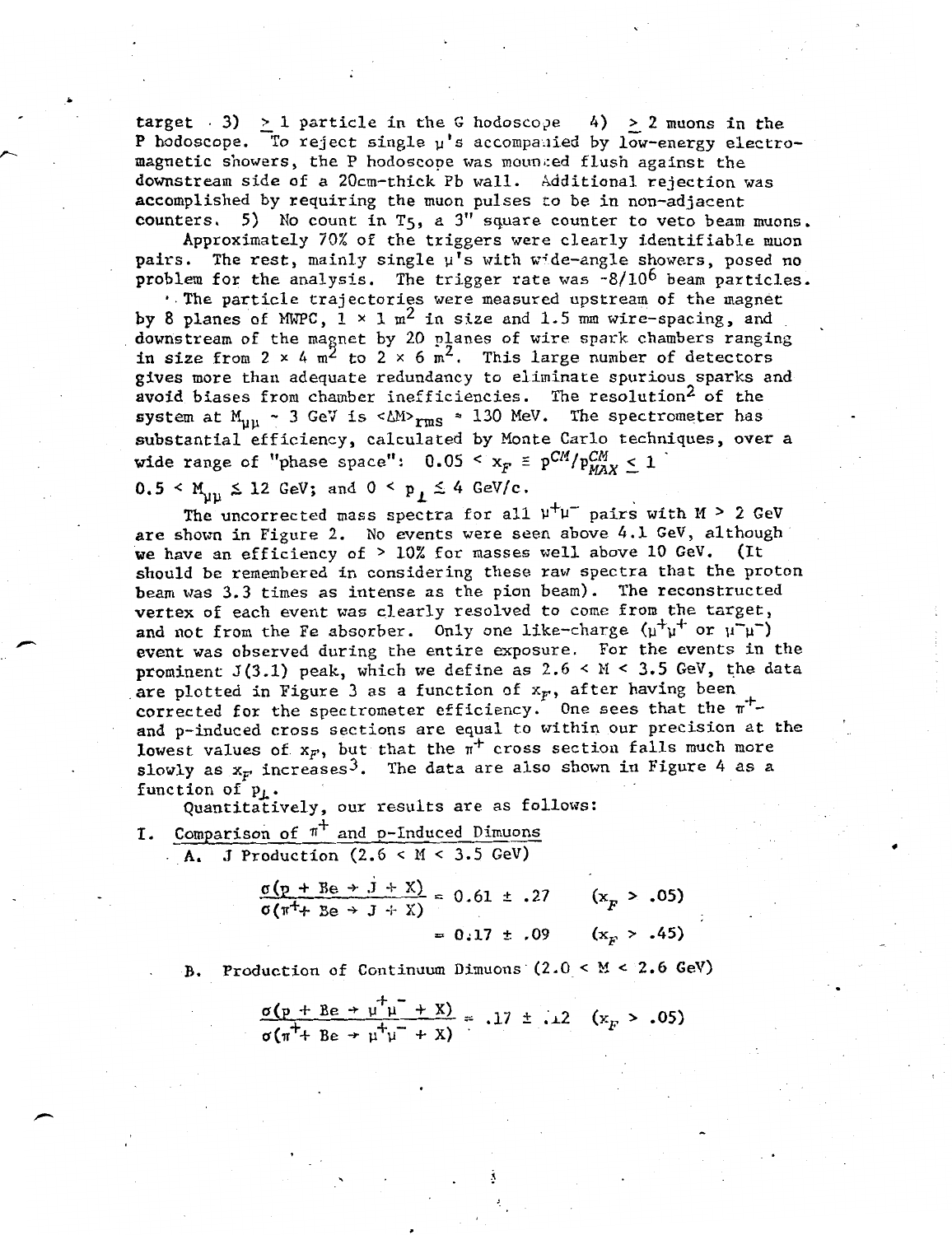II. Absolute Cross-Sections and Confidence Limits J Production (2.6 < M < 3.5 GeV), ( $x_F$  > .05)  $\sigma(p + Be \rightarrow J_{\mu\mu\nu}^{\mu}X) = (28\pm14) \times 10^{-33} \text{ cm}^2/\text{nucleus}$  $\sigma(\pi^+ + \text{Be} \to \text{J} + \text{X}) = (46 \pm 20) \times 10^{-33} \text{ cm}^2/\text{nucleus}$ . B•. Continuum (2.0 < H < 2.6 GeV)- $\mu^{\dagger} \mu^{-} + X$ ) ~ 1.5 × 10<sup>-33</sup> cm<sup>2</sup>/nucleus  $\sigma(\pi^+ + \text{Be} + \mu^+ \mu^- + \chi) \sim 10 \times 10^{-33} \text{ cm}^2/\text{nucleus}$ **C.** Like-Charged Dimuons (2 < M < 4 GeV),  $(x_F > .2)$ If we neglect the one event we found  $(at^M = 2.4 \text{ GeV})$ , we have  $\begin{array}{ccc} -34 & 2 \end{array}$  $\sigma(p + Be \rightarrow \mu^+ \mu^+ \text{ or } \mu^- \mu^- + \text{X}) \lesssim 8 \times 10^{-34} \text{ cm}^2/\text{nucleus}$  $\sigma(\pi^+ + \text{ Be } + \mu^+ \mu^+ \text{ or } \mu^- \mu^- + \text{X}) \leq 3 \times 10^{-33} \text{ cm}^2/\text{nucleus}$  (90% conf.) D. Higher-Mass Dimuons - We see none. To quote a limit, we restrict ourselves to the range  $0.4 \leq x_F \leq 0.6$ , and  $5 \leq M_{\text{int}}$  < 10 GeV, where the acceptance is large. We find:  $\sigma(p + Be \rightarrow \mu\mu + X)$  < 2 × 10<sup>-33</sup> cm<sup>2</sup>/nucleus  $\sigma(\pi^+ + \text{Be} \rightarrow \text{uu} + \text{X}) < 6.5 \times 10^{-33} \text{ cm}^2/\text{nucleus}$  (90% conf.) E.  $\psi(3.7)$  - There are 3 events in the mass spectrum of p-induced

events in the region of  $\psi(3.7)$ . We clearly need more data to study this.

In concluding, the authors wish to acknowledge the assistance of the staff of Fermilab, and especially the members of the Chicago, Harvard, Oxford, Illinois muon-scattering group, whose spectrometer we have used in a modified form for this work.

## REFERENCES

- 1. Because of space limitations, no attempt is made at referencing previous work on dimuon production. See B. Knapp et al., Phys. Rev. Lett. 34, 1044 (1975) for other references.
- 2. In our final results, we shall use information from additional MWPC's between the target and the Fe absorber to improve the resolution.
- 3.' This feature is insensitive to the polarization of the J. Our absolute cross-sections were calculated for unpolarized J's; if the polarization were  $1+\cos^2\theta_{CM}$  instead, the cross-sections would be 35% higher than those quoted here.

..... . .\

/